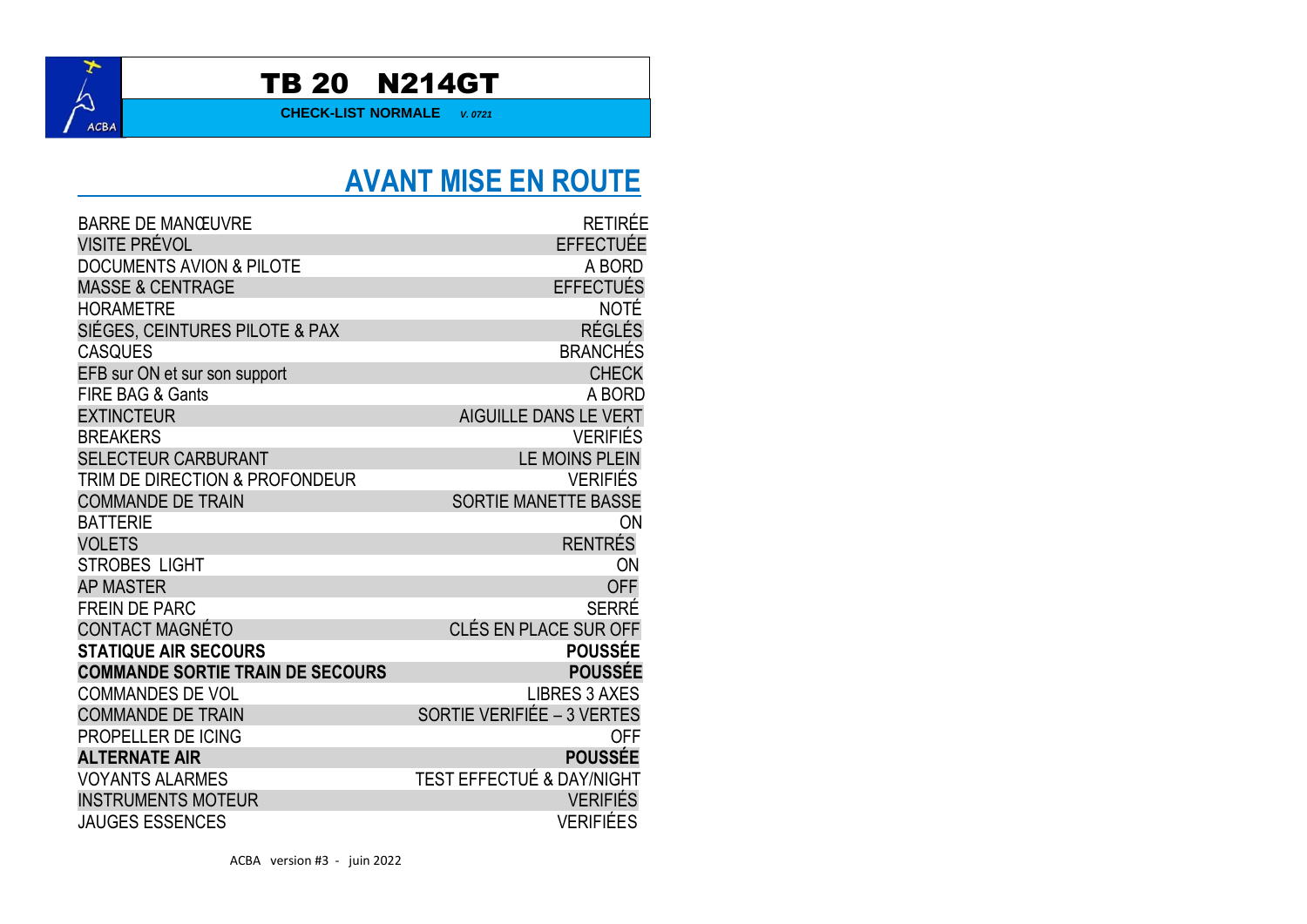| ELT                           | ARMED           |
|-------------------------------|-----------------|
| ALTIMÉTRES                    | RÉGLÉS          |
| <b>PORTES</b>                 | <b>FERMÉES</b>  |
| BRIEFING EVACUATION HABITACLE | <b>EFFECTUÉ</b> |

#### **MISE EN ROUTE**

#### **DÉMARRAGE NORMAL** (en fonction T° Cyl)

| <b>MANETTE DES GAZ</b> | 1 CM                                              |
|------------------------|---------------------------------------------------|
| <b>HELICE</b>          | PLEIN PETIT PAS                                   |
| <b>MIXTURE</b>         | <b>PAUVRE</b>                                     |
| <b>FUEL POMPE</b>      | ON                                                |
| <b>MIXTURE</b>         | PLEIN RICHE Fuel flow 3 à 5 sec puis PLEIN PAUVRE |
| <b>FUEL POMPE</b>      | <b>OFF</b>                                        |
| <b>CHAMP HÉLICE</b>    | <b>DÉGAGÉ</b>                                     |
| <b>PIEDS</b>           | <b>SUR LES FREINS</b>                             |
| <b>DÉMARREUR</b>       | <b>ACTIONNÉ</b>                                   |
| <b>MIXTURE</b>         | <b>PLEIN RICHE</b>                                |

#### **DÉMARRAGE A CHAUD** (en fonction T° Cyl)

| <b>MANETTE DES GAZ</b> | 1 CM                                |
|------------------------|-------------------------------------|
| <b>HELICE</b>          | PLEIN PETIT PAS                     |
| <b>MIXTURE</b>         | <b>PAUVRE</b>                       |
| <b>FUEL POMPE</b>      | ON                                  |
| <b>MIXTURE</b>         | PLEIN RICHE 1 sec puis PLEIN PAUVRE |
| <b>FUEL POMPE</b>      | <b>OFF</b>                          |
| <b>CHAMP HÉLICE</b>    | DÉGAGÉ                              |
| <b>PIEDS</b>           | <b>SUR LES FREINS</b>               |
| <b>DÉMARREUR</b>       | <b>ACTIONNÉ</b>                     |
| <b>MIXTURE</b>         | PLEIN RICHE                         |
| <b>MANETTE DES GAZ</b> | <b>REDUIT</b>                       |

#### *SI MOTEUR NOYE*

Même procédure que démarrage à chaud, mais sans les gaz ¼ ouvert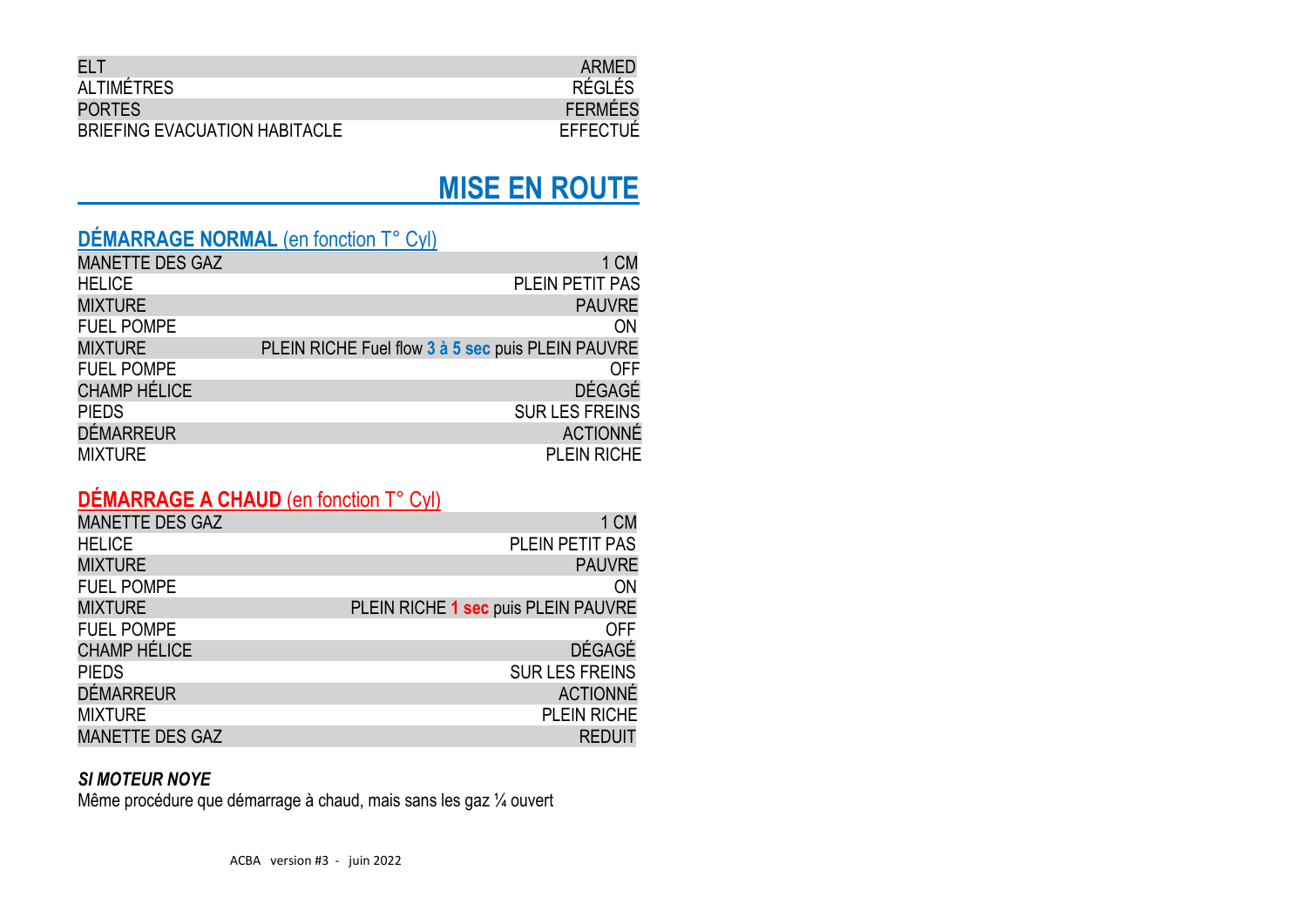# **DÉS QUE LE MOTEUR TOURNE**

PRESSION HUILE VÉRIFIÉE entre 1000 & 1200 Tr/mn

#### **APRES MISE EN ROUTE**

| <b>ALTERNATEUR</b>         | ON                                       |
|----------------------------|------------------------------------------|
| <b>VOLTMETRE</b>           | SECTEUR VERT 26 & 29 V                   |
| <b>PANNEAU ALARMES</b>     | <b>VERIFIÉ</b>                           |
| <b>AP MASTER</b>           | ON                                       |
| <b>RADIO MASTER</b>        | ON                                       |
| <b>HORIZ DROIT</b>         | <b>PULL TO CAGE MAINTENU et HORIZ ON</b> |
| <b>FUEL COMPUTER</b>       | <b>RENSEIGNÉ</b>                         |
| <b>SELECTEUR CARBURANT</b> | LE PLUS PLEIN                            |
| <b>MOYENS RADIOS</b>       | <b>ENTRER FREQUENCES</b>                 |
| <b>MOYENS GPS</b>          | RÉGLÉ / NAV INSÉRÉE                      |
| HORIZONS G500 /G5          | <b>VERIFIÉS</b>                          |
| PILOTE AUTOMATIQUE         | <b>TESTÉ</b>                             |
| CWS                        | « By Pass » TESTÉ                        |
| <b>TRIM ELECTRIQUE</b>     | DÉBATTEMENT VERIFIÉ                      |
| PILOTE AUTOMATIQUE         | DÉSENGAGÉ                                |
| <b>RADIO</b>               | APPEL EFFECTUÉ                           |
| <b>BARO QNH</b>            | ALTI 1 & 2 RÉGLÉS                        |
| <b>HSI</b>                 | PINULE REGLÉE QFU                        |
| <b>BRIEFING DEPART</b>     | <b>EFFECTUE</b>                          |

### **ROULAGE**

| TEMPÉRATURES Cylindres CHT (F°) | VERIFIÉ                        |
|---------------------------------|--------------------------------|
| <b>HEURE BLOCK</b>              | <b>NOTÉE</b>                   |
| <b>PHARE ROULAGE</b>            | <b>ON</b>                      |
| <b>FREIN DE PARC</b>            | DÉSERRÉ                        |
| <b>FREINS</b>                   | <b>EFFICACES / SYMÉTRIQUES</b> |
| <b>CHECK VSV</b>                | ÉFFECTUÉE                      |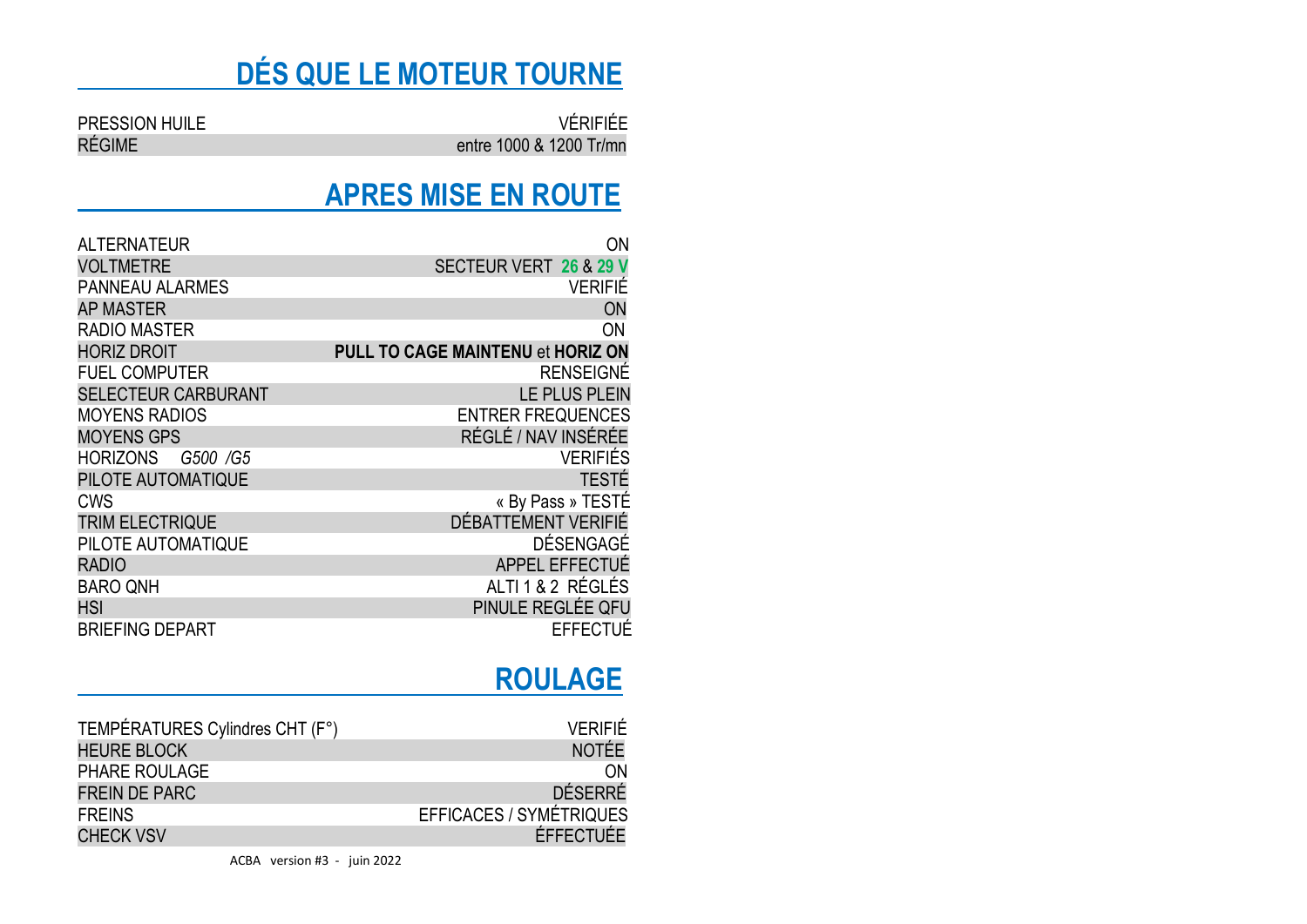# **ESSAIS MOTEUR**

| <b>FREIN DE PARC</b>         |  | <b>SERRÉ</b>                                                  |
|------------------------------|--|---------------------------------------------------------------|
| PHARE ROULAGE                |  | <b>OFF</b>                                                    |
| <b>SELECTEUR CARBURANT</b>   |  | SUR LE PLUS PLEIN                                             |
| T° / P° HUILE / T° CYLINDRES |  | PLAGE VERTE VÉRIFIÉE                                          |
| MÉLANGE                      |  | <b>PLEIN RICHE</b>                                            |
| <b>HELICE</b>                |  | PLEIN PETIT PAS                                               |
| <b>RÉGIME</b>                |  | 2000 Tr/min                                                   |
| RÉGULATION HÉLICE            |  | <b>500 tr max</b> $\times$ 3 froid $\times$ 1 chaud EFFECTUEE |
| ALTERNATE AIR TIRÉ           |  | Perte 100 tr/mn VÉRIFIÉE                                      |
| <b>MAGNÉTOS</b>              |  | PERTE MAX 175 Tr/min - ECART MAX 50 Tr/min                    |
| <b>ESSAI RALENTI</b>         |  | <b>STABLE</b>                                                 |
| <b>RÉGIME</b>                |  | entre 1000 & 1200 Tr/min                                      |

## **AVANT ALIGNEMENT**

| <b>COMMANDES</b>            | <b>LIBRES</b>                      |
|-----------------------------|------------------------------------|
| <b>TRIM Profondeur</b>      | <b>RÉGLÉE</b>                      |
| <b>TRIM Direction</b>       | RÉGLÉE Position TAKE OFF           |
| CONTACT GÉNÉRAL             | ON                                 |
| <b>ALTERNATEUR</b>          | ON                                 |
| <b>MAGNÉTOS</b>             | <b>BOTH</b>                        |
| ALTIMÉTRES G5 G500          | RÉGLÉS COMPARÉS                    |
| <b>HORIZONS</b>             | <b>VÉRIFIÉS</b>                    |
| <b>DIRECTIONNEL</b>         | PINULE RÉGLÉE                      |
| MÉLANGE                     | <b>PLEIN RICHE</b>                 |
| <b>HELICE</b>               | PLEIN PETIT PAS                    |
| T°/P° HUILE & T° CYLINDRES  | <b>VÉRIFIÉES</b>                   |
| <b>RÉSERVOIR</b>            | <b>OUVERT - AUTONOMIE ANNONCÉE</b> |
| POMPE CARBURANT / FUEL POMP | ΟN                                 |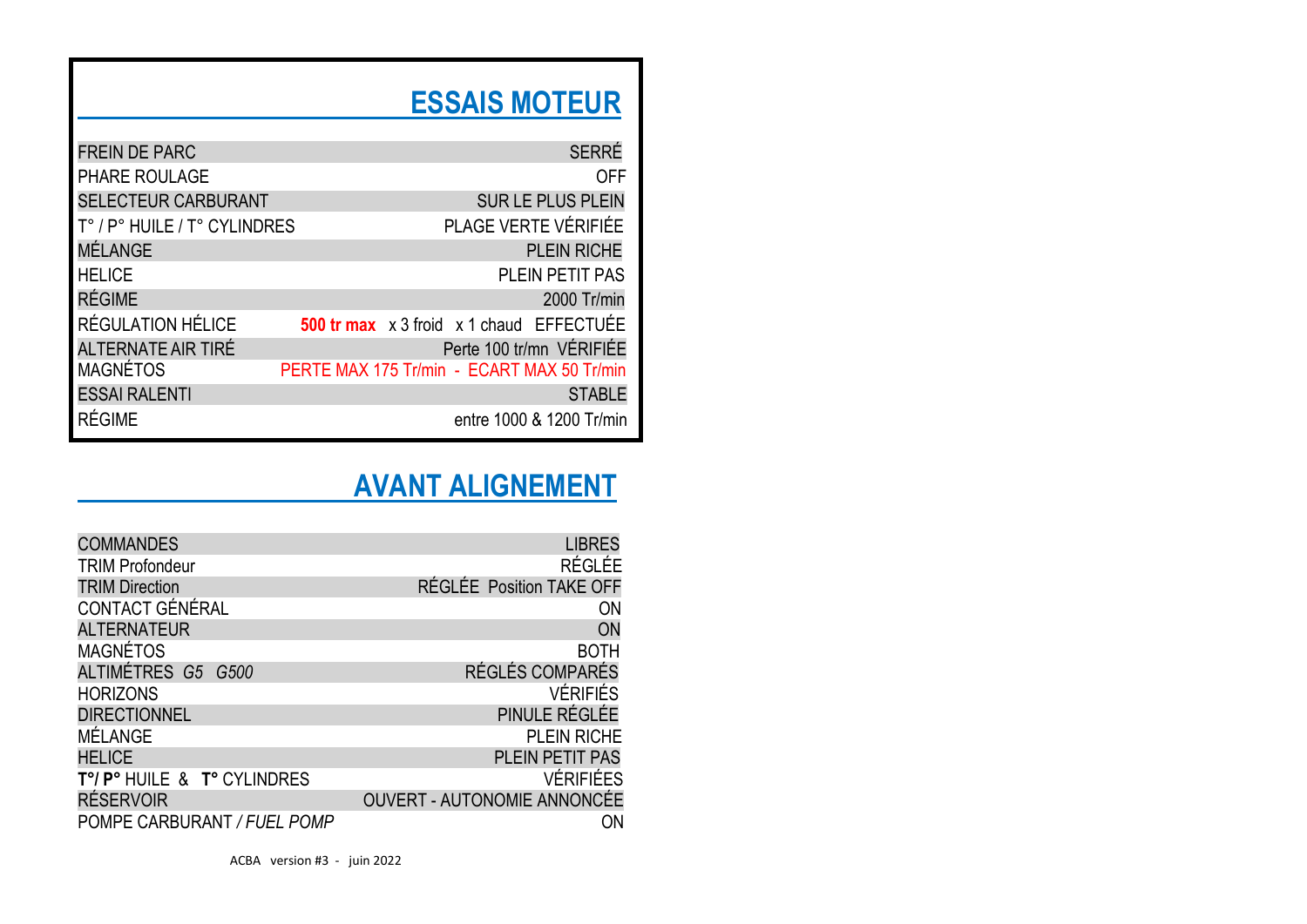| <b>VOLETS</b>                | DÉCOLLAGE       |
|------------------------------|-----------------|
| COMMANDE DE TRAIN DE SECOURS | POUSSÉE         |
| <b>TRANSPONDEUR</b>          | RÉGLÉ sur ALT   |
| TOUS MOYENS RADIO / R NAV    | <b>AFFICHÉS</b> |

| <b>HABITACLE</b>               | FERMÉ ET VERROUILLÉ |
|--------------------------------|---------------------|
| SIÉGES, CEINTURES PILOTE & PAX | VÉRIFIÉS, ATTACHÉS  |
| <b>PHARES</b>                  | ON.                 |
| <b>FEUX NAVIGATION</b>         | A LA DEMANDE        |

| BRIEFING DÉPART |                          | <b>EFFECTUÉ</b> |
|-----------------|--------------------------|-----------------|
|                 | <b>BRIEFING SECURITE</b> | <b>EFFECTUÉ</b> |

| FREIN DE PARK | DESERRÉ, VOYANT ETEINT |
|---------------|------------------------|
|               |                        |

#### **ALIGNEMENT**

| PITOT, POMPE           |               |
|------------------------|---------------|
| <b>PHARES</b>          | ΩN            |
| <b>TRANSPONDEUR</b>    | <b>SURALT</b> |
| <b>HEURE DÉCOLLAGE</b> | <b>NOTE</b>   |

### **APRES DECOLLAGE**

#### *ROTATION 70 KT MONTEE INITIALE 90 KT MONTEE NORMALE 100 KT*

| <b>FREINS</b> | <b>APPLIQUÉS</b> |
|---------------|------------------|
| <b>TRAINS</b> | <b>RENTRÉS</b>   |

#### *A L'ALTITUDE DE SÉCURITÉ*

| <b>VOLETS</b> | <b>RENTRES</b> |
|---------------|----------------|
| <b>POMPE</b>  |                |
| <b>PHARE</b>  |                |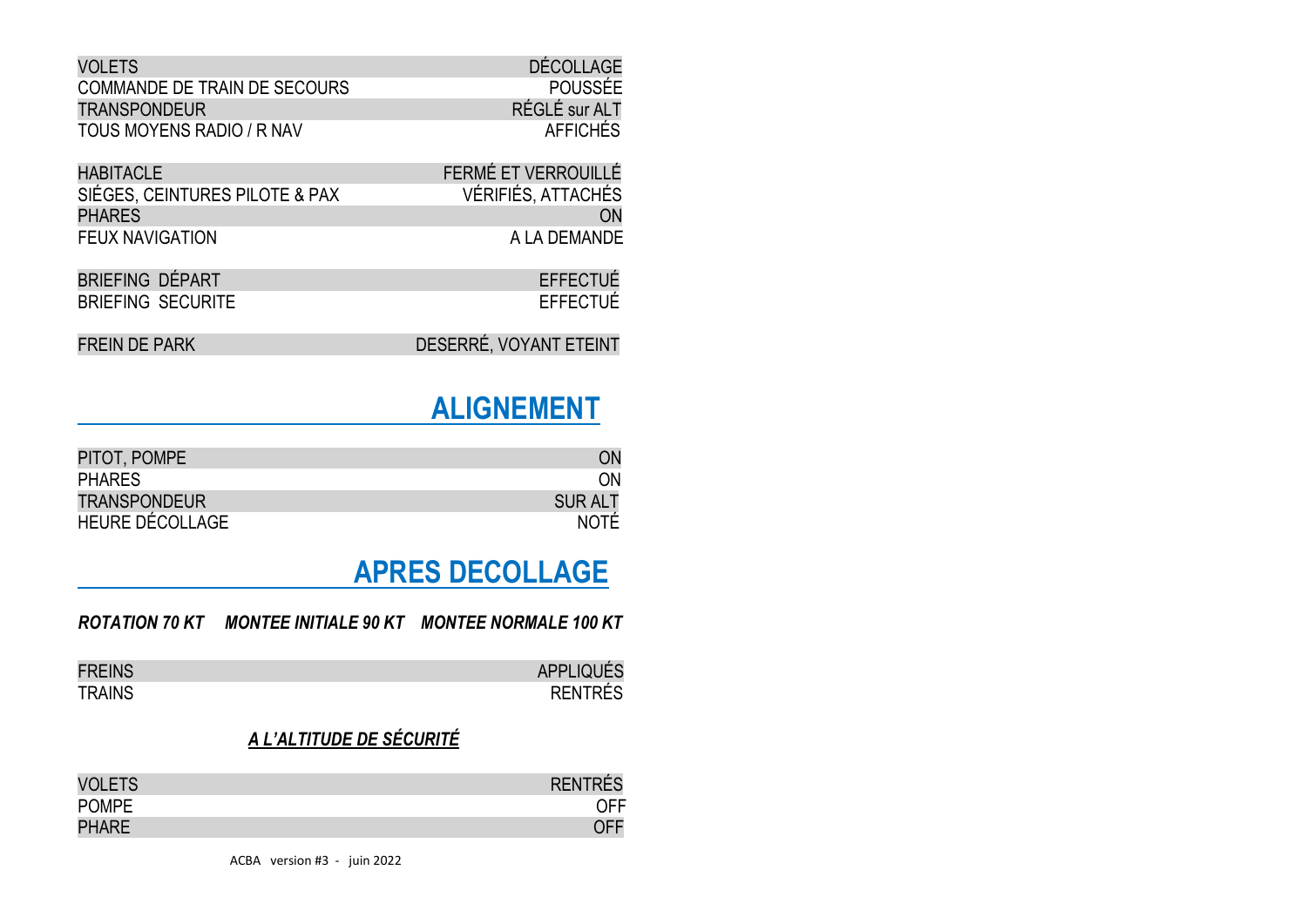## **CROISIERE**

| <b>TEMPERATURE EXTERIEURE</b> |                                           |                    | <b>NOTÉE</b>    |
|-------------------------------|-------------------------------------------|--------------------|-----------------|
|                               | PARAMETRES CROISIÉRE SECTION PERFORMANCES |                    | <b>AFFICHÉE</b> |
| <b>INSTRUMENTS MOTEUR</b>     |                                           |                    | <b>VÉRIFIÉS</b> |
| <b>FUEL FLOW</b>              | <b>SECTION PERFORMANCES</b>               |                    | <b>REGLÉ</b>    |
| <b>ALTIMÉTRES</b>             |                                           | RÉGLÉS ET COMPARÉS |                 |
| <b>GYRO</b>                   |                                           |                    | <b>VÉRIFIÉ</b>  |
| <b>ESSENCE</b>                |                                           |                    | VÉRIFIÉE        |
| RADIO / R NAV                 |                                           |                    | <b>RÉGLÉES</b>  |

# **AVANT DESCENTE**

| ALTIMÉTRES (3) QNH     | RÉGLÉS                                       |
|------------------------|----------------------------------------------|
| <b>ROBINET ESSENCE</b> | <b>OUVERT LE PLUS PLEIN</b>                  |
| <b>PHARES</b>          | ON                                           |
| <b>MIXTURE</b>         | RE ENCHERIR SI NECESSAIRE DURANT LA DESCENTE |
| BRIEFING ARRIVÉE       | <b>EFFECTUÉ</b>                              |

## **APPROCHE**

| PILOTE AUTOMATIQUE             |                 | <b>DÉSENGAGÉ</b>        |
|--------------------------------|-----------------|-------------------------|
| <b>VOLETS</b>                  | <b>TAKE OFF</b> | EN DESSOUS DE 129 KIAS  |
| <b>TRAIN</b>                   |                 | <b>SORTI - 3 VERTES</b> |
| POMPE CARBURANT                |                 | ON                      |
| PHARE ATTERRISSAGE             |                 | ON                      |
| <b>MIXTURE</b>                 |                 | <b>PLEIN RICHE</b>      |
| <b>FREINS</b>                  |                 | <b>CHECKÉS</b>          |
| <b>MP</b>                      |                 | 20' 'in.Hg              |
| SIÉGES, CEINTURES PILOTE & PAX |                 | VÉRIFIÉS, ATTACHÉS      |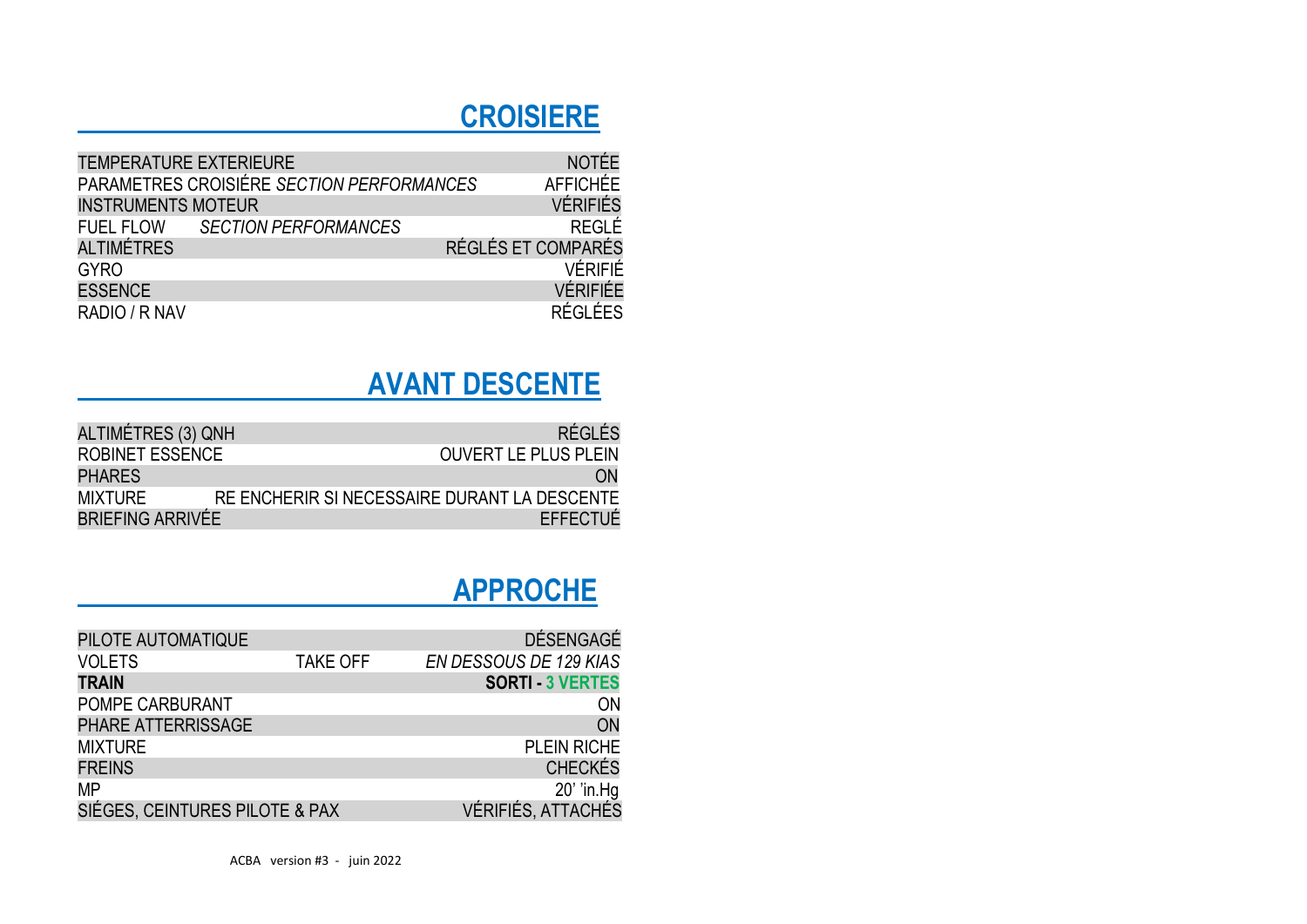#### **AVANT ATTERRISSAGE**

| <b>MIXTURE</b>         |                     | <b>PLEIN RICHE</b>            |
|------------------------|---------------------|-------------------------------|
| <b>HELICE</b>          |                     | <b>PLEIN PETIT PAS</b>        |
| <b>VOLETS</b>          | <b>ATTERRISSAGE</b> | <b>EN DESSOUS DE 103 KIAS</b> |
| <b>POMPE CARBURANT</b> |                     | ΩN                            |
| <b>TRAIN</b>           |                     | <b>SORTI - 3 VERTES</b>       |
|                        |                     |                               |

#### **Si REMISE DE GAZ**

| ASSIETTE        | $+5^\circ$                  |
|-----------------|-----------------------------|
| MANETTE DES GAZ | <b>PLEIN GAZ PROGRESSIF</b> |
| AIRSPFFD        | 76 / 81 KIAS                |
| <b>VOLETS</b>   | <b>DÉCOLLAGE</b>            |
| TRAIN           | RENTRE                      |

A l'altitude de sécurité au décollage et IAS > 90 kt

| <b>VOLETS</b>   | <b>RENTRÉS</b>  |
|-----------------|-----------------|
| <b>AIRSPEED</b> | <b>100 KIAS</b> |

### **APRES ATTERRISSAGE**

| <b>TRIM</b>                | POSITION DECOLLAGE |                |
|----------------------------|--------------------|----------------|
| <b>VOLETS</b>              |                    | <b>RENTRÉS</b> |
| PHARE ATTERRISSAGE & PITOT |                    | <b>OFF</b>     |
| PHARE DE ROULAGE           | A LA DEMANDE       |                |
| POMPE CARBURANT            |                    | <b>OFF</b>     |
| <b>ALTERNATE AIR</b>       |                    | POUSSÉ         |
| DÉGIVRAGE HELICE           |                    | <b>OFF</b>     |
| <b>TRANSPONDEUR</b>        |                    | OFF            |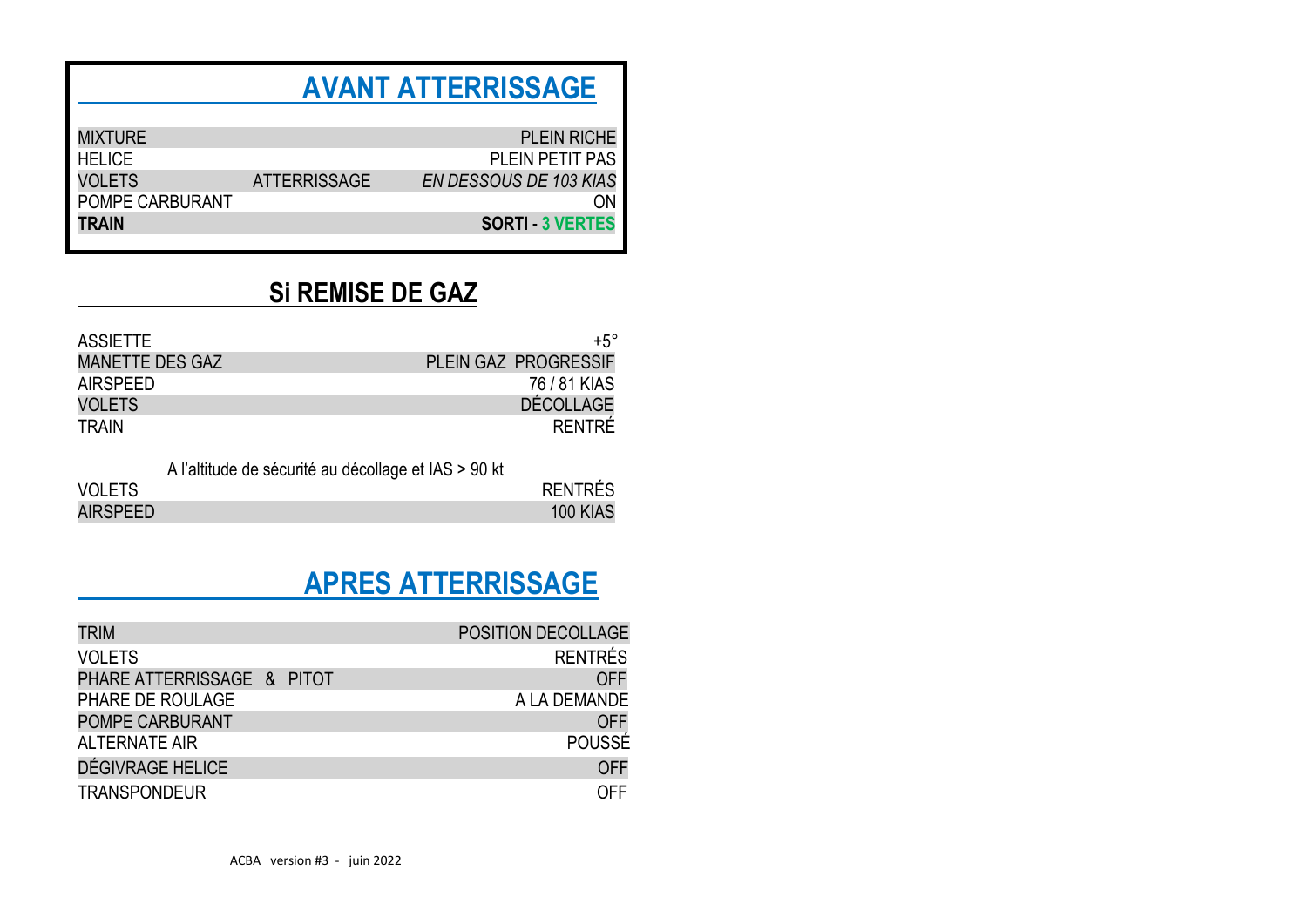## **ARRET MOTEUR**

| <b>FREIN DE PARC</b>           |                                        | APPLIQUÉ         |             |
|--------------------------------|----------------------------------------|------------------|-------------|
| <b>HEURE BLOC</b>              |                                        |                  | <b>NOTÉ</b> |
| RÉGIME MOTEUR                  |                                        | 1000 tr/m        |             |
| <b>RADIO</b>                   |                                        | CLOTURÉE & OFF   |             |
| PHARE DE ROULAGE & NAVIGATION  |                                        |                  | <b>OFF</b>  |
| AP MASTER, RADIO MASTER, HORIZ |                                        |                  | <b>OFF</b>  |
| <b>RÉGIME</b>                  |                                        | 800 Tr/mn        |             |
| <b>MAGNÉTO</b>                 | ESSAI COUPURE EN DESSOUS de 1000 Tr/mn |                  |             |
| <b>RÉGIME</b>                  |                                        | 1200 Tr/mn       |             |
| MÉLANGE MIXTURE                |                                        | <b>ETOUFFOIR</b> |             |
| <b>VOLETS</b>                  |                                        | <b>SORTIS</b>    |             |
| MAGNÉTO, ALTERNATEUR, BATTERIE |                                        | <b>COUPÉS</b>    |             |
| <b>STROBES</b>                 |                                        |                  | <b>OFF</b>  |
| <b>CLEF</b>                    |                                        | <b>ENLEVÉE</b>   |             |
| <b>HORAMETRE</b>               |                                        | <b>RELEVE</b>    |             |

|                         | <b>PARAMETRES</b> |
|-------------------------|-------------------|
|                         |                   |
| V Finesse Max           | 92 Kt             |
| VSO Volets 40°          | 59 Kt             |
| <b>VS Lisse</b>         | 70 Kt             |
| VS1 volets 10°          | 65 Kt             |
| VFE 40°                 | 103 Kt            |
| <b>VFE 10°</b>          | 129 Kt            |
| <b>VLO</b>              | 129 Kt            |
| <b>VLE</b>              | 139 Kt            |
| Sortie Train de secours | 97 Kt             |
| <b>VNO</b>              | 150 Kt            |
| VNE                     | 187 Kt            |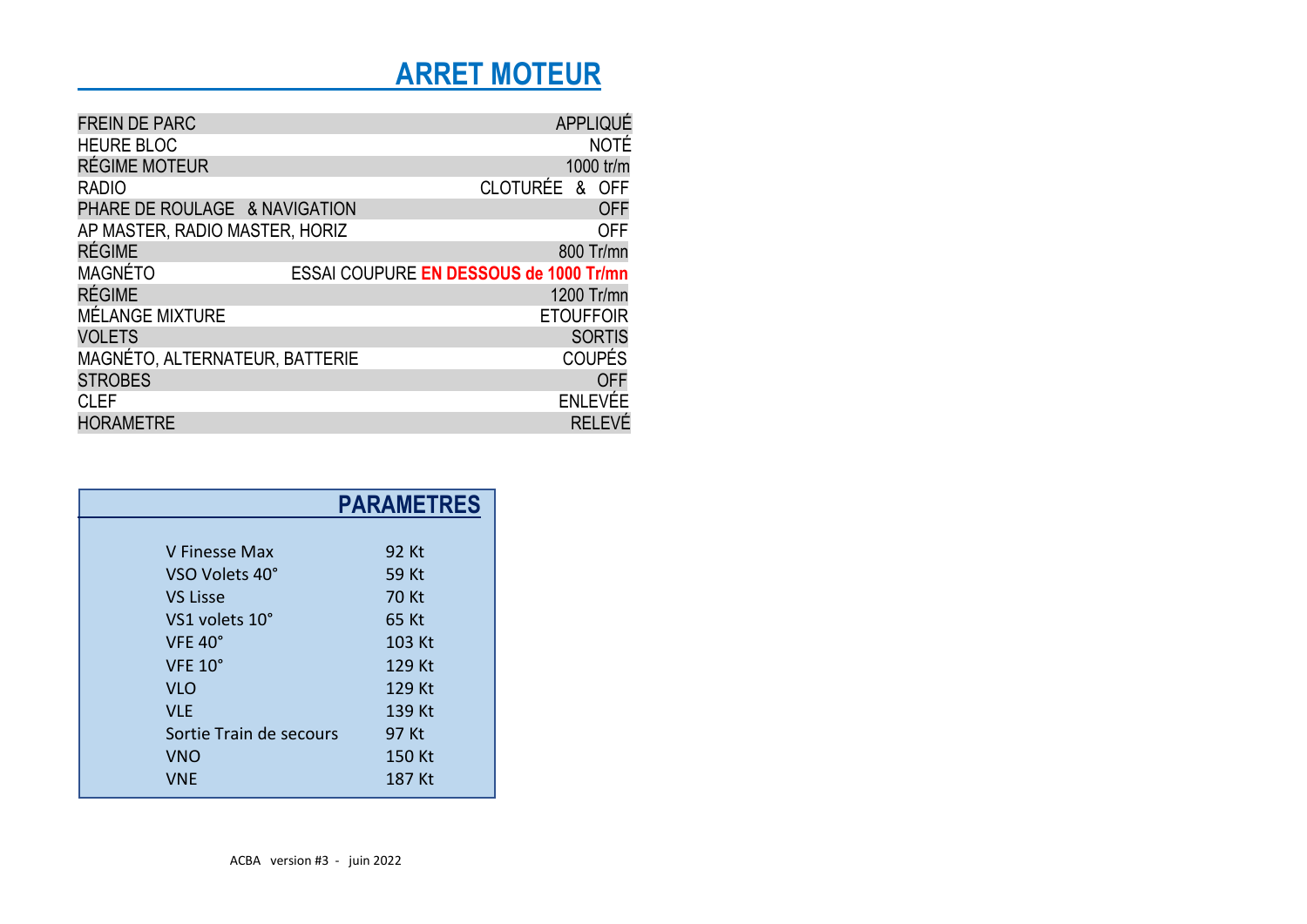| <i><b>VITESSE DE DECROCHAGE</b></i> |                                                                                                                                                                                                              |  |  |
|-------------------------------------|--------------------------------------------------------------------------------------------------------------------------------------------------------------------------------------------------------------|--|--|
|                                     | Masse 1400 kg<br><b>INCLINAISON</b><br>0°<br>$30^{\circ}$<br>45°<br>КT<br>KТ<br>KТ<br>70<br>75<br>83<br>Volets 10°<br>70<br>65<br>77<br>Train rentré ou sorti<br>Volets 40°<br>63<br>59<br>70<br>Train sorti |  |  |
|                                     |                                                                                                                                                                                                              |  |  |
| <b>CONFIGURATION</b>                |                                                                                                                                                                                                              |  |  |
|                                     |                                                                                                                                                                                                              |  |  |
| Volets 0° et Train rentrés          |                                                                                                                                                                                                              |  |  |
|                                     |                                                                                                                                                                                                              |  |  |
|                                     |                                                                                                                                                                                                              |  |  |
|                                     |                                                                                                                                                                                                              |  |  |
|                                     |                                                                                                                                                                                                              |  |  |

|                                              | Vi   |                    |                 |
|----------------------------------------------|------|--------------------|-----------------|
| <b>PHASE DE VOL</b>                          | (KT) | PA/RPM/FF          | <b>ASSIETTE</b> |
| <b>ROTATION</b>                              | 70   | PG/PPP/PR          | $+8^\circ$      |
| <b>V10° TRAIN SORTI</b>                      |      | (PA>25/2550 tr/mn) |                 |
| <b>MONTEE INITIALE</b>                       | 90   | PG/PPP/PR          | $+8^\circ$      |
| <b>V10° TRAIN RENTRE</b>                     |      |                    | (800ft/mm)      |
| <b>MONTEE CONTINUE</b>                       | 100  | 25/2500/PR         | $+10^\circ$     |
| <b>VO° TRAIN RENTRE</b>                      |      |                    | (700ft/mm)      |
| <b>MONTEE PENTE MAX</b>                      | 85   | PG/PPP/PR          | $+13^\circ$     |
| <b>TRAIN RENTRE</b>                          |      |                    | (1500ft/mm)     |
| <b>MONTEE Vz MAX</b>                         | 90   | PG/PPP/PR          | $+12^{\circ}$   |
| <b>TRAIN RENTRE</b>                          |      |                    | (1000ft/mm)     |
| <b>CROISIERE 65%</b>                         | 145  | 22/2300/14         | 0°              |
| (press Alt 2500ft/10°c)                      |      |                    |                 |
| <b>DESCENTE</b>                              | 150  | 22/2300/PR         | $-2^{\circ}$    |
| 500 ft/mn                                    |      |                    |                 |
| <b>PALIER ATTENTE</b><br><b>TRAIN RENTRE</b> | 100  | 16/2300/PR         | $+3^\circ$      |
| <b>PALIER APPROCHE</b>                       | 90   | 20/2300/PR         | $+2^\circ$      |
| V10° TRAIN SORTI                             |      |                    |                 |
| <b>FINALE</b>                                | 75   | 17/PPP/PR          | $-3^{\circ}$    |
| V40° TRAIN SORTI                             |      |                    |                 |

 **Ce guide ne remplace pas le manuel de vol**

ACBA version #3 - juin 2022